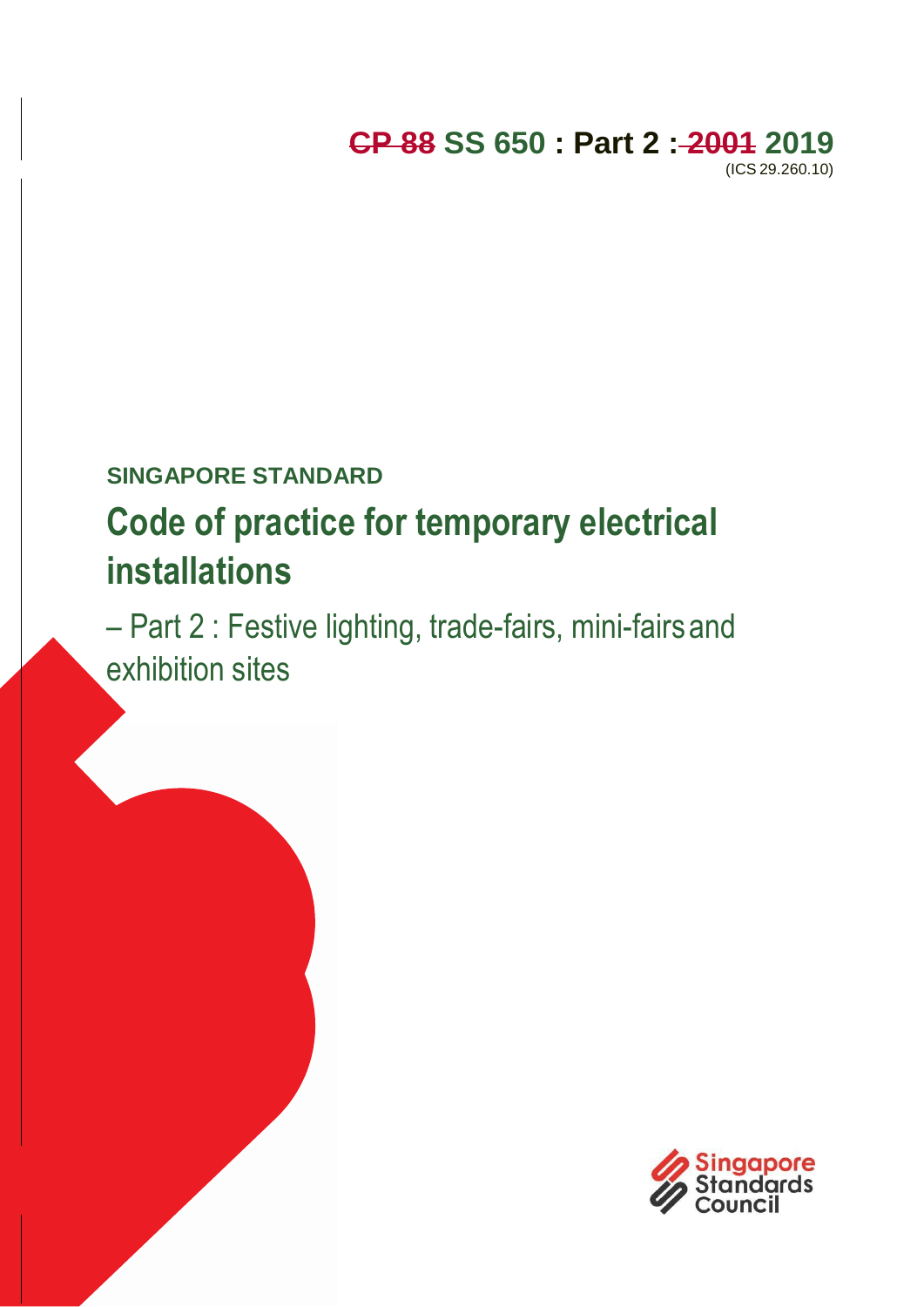#### **SS 650 : Part 2 : 2019** (ICS 29.260.10)

#### **CP 88 : Part 2 : 2001** (ICS 29.260.10)

#### SINGAPORE STANDARD

## **Code of practice for temporary electrical installations**

– Part 2 : Festive lighting, trade-fairs, mini-fairs and exhibition sites

Published by Enterprise Singapore

All rights reserved. Unless otherwise specified, no part of this Singapore Standard may be reproduced or utilised in any form or by any means, electronic or mechanical, including photocopying and microfilming, without permission in writing from Enterprise Singapore. Request for permission can be sent to: [standards@enterprisesg.gov.sg.](mailto:standards@enterprisesg.gov.sg)

© Enterprise Singapore 2019

ISBN 978-981-48-3586-2

ISBN 9971-67-888-8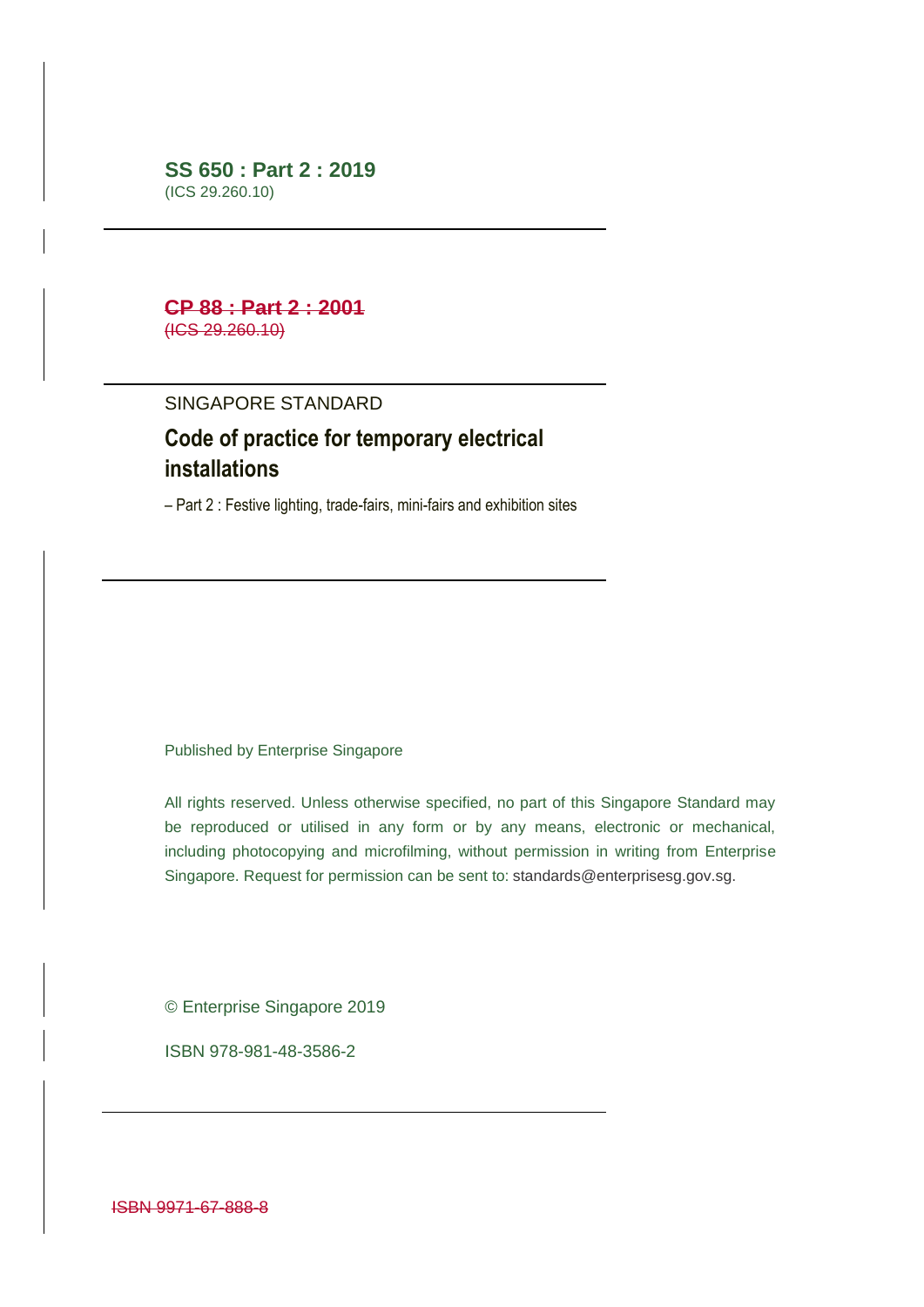The content of this Singapore Standard was approved on 26 August 2019 by the Electrical-Industry-Practice and Electronic Standards Committee on behalf of (EESC) under the purview of the Singapore Standards Council of Singapore on 24 September 2001.

First published, May 2001 First revision and re-designated as SS 650, 2019

EESC The Electrical Industry Practice Committee appointed by the Standards Council consists of the following members:

|                                  |   | <b>Name</b>                                                                     | <b>Organisation Representation</b>                                                           |
|----------------------------------|---|---------------------------------------------------------------------------------|----------------------------------------------------------------------------------------------|
| <b>Chairman</b>                  |   | Mr Soh Siew Cheong Er.<br>Peter Leong Weng Kwai                                 | <b>Standards Council Individual Capacity</b>                                                 |
| <b>Deputy</b><br><b>Chairmen</b> |   | <b>Mr Andrew Chow</b>                                                           | <b>Individual Capacity</b>                                                                   |
|                                  |   | Dr Kang Cheng Guan                                                              | <b>Energy Market Authority</b>                                                               |
| <b>Advisor</b>                   | t | Mr Renny Yeo Ah Kiang                                                           | <b>Individual Capacity</b>                                                                   |
| <b>Secretary</b>                 | t | Ms Tay Tung Ling Mr Jason<br>Low                                                | Enterprise Singapore Productivity and<br><i><b>Standards Board</b></i>                       |
| <b>Members</b>                   |   | <b>Assoc Prof Chang Che-</b><br>Sau Dr Ashwin<br>Khambadkone<br>Dr Chua Sze Wey | <b>National University of Singapore</b><br>Agency for Science, Technology & Research         |
|                                  |   | Mr-Foo Kong Deen Michael<br>Goh Chye Soon                                       | Singapore Electrical Trade Contractors and<br><b>Licensed Electrical Workers Association</b> |
|                                  |   | Mr Goh Eng Kee Assoc Prof<br>Gooi Hoay Beng                                     | Nanyang Technological University Ngee Ann-<br>Polytechnic                                    |
|                                  |   | Er. Hashim Bin Mansoor                                                          | <b>Building and Construction Authority</b>                                                   |
|                                  |   | Mr Ho Fui Chan Er. Kwang<br>Cheok Sen                                           | Housing & Development Board                                                                  |
|                                  |   | Mr Cedric Lee Say Teck                                                          | <b>SP</b> Group                                                                              |
|                                  |   | Mr-Ho Sou Weng Lee Wee<br>Keong                                                 | Singapore Polytechnic Civil Defence Force                                                    |
|                                  |   | Mr Hor Siew Kee                                                                 | <b>Temasek Polytechnic</b>                                                                   |
|                                  |   | Er.-N-P Karthigayan Lim<br>Say Leong                                            | <b>Institution of Engineers Singapore Individual</b><br>Capacity                             |
|                                  |   | Mr Bernard Koh                                                                  | <b>Institute of Technical Education</b>                                                      |
|                                  |   | Mr Leong Kok Yeong Er.<br>Ling Shiang Yun                                       | Association of Consulting Engineers, Singapore                                               |
|                                  |   | Er. Kenneth Liu                                                                 | <b>Individual Capacity</b>                                                                   |
|                                  |   | Mr Ng Soon Lee                                                                  | <b>TUV SUD PSB Pte Ltd</b>                                                                   |
|                                  |   | Mr Sim Wee Meng                                                                 | <b>Land Transport Authority</b>                                                              |
|                                  |   | Mr-Samuel Ong Bor Hwee<br>Tan Beng Koon                                         | Singapore Electrical Contractors Association<br><b>Manufacturing Federation</b>              |
|                                  |   | Mr Pang Toh Kang Er. Tan<br>Hak Khoon                                           | <b>PWD Corporation Pte Ltd Individual Capacity</b>                                           |
|                                  |   | Mr Roland Tan-Sing Ong                                                          | National Environment Agency JTC Corporation                                                  |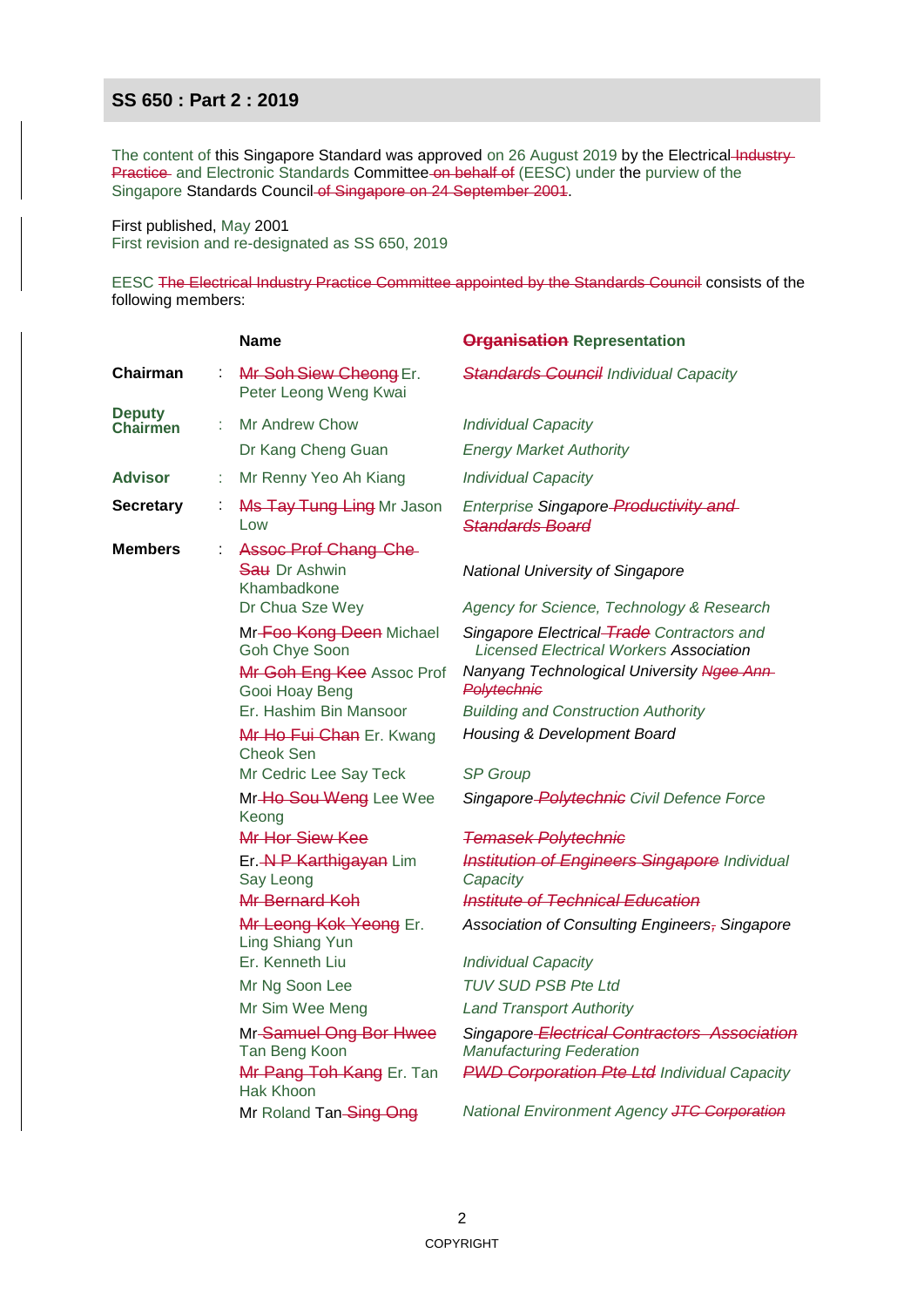Mr Andrew Yap *Enterprise Singapore* Mr-Wan Fook Sing Nelson Yeap<br>Mr Yeo Yek Seng

#### Assoc Prof Teo Cheng Yu *Nanyang Technological University*

Er. Joseph Toh Siaw Hui *The Institution of Engineers, Singapore Singapore Contractors Electrical Trades Association Ltd* **Energy Market Authority**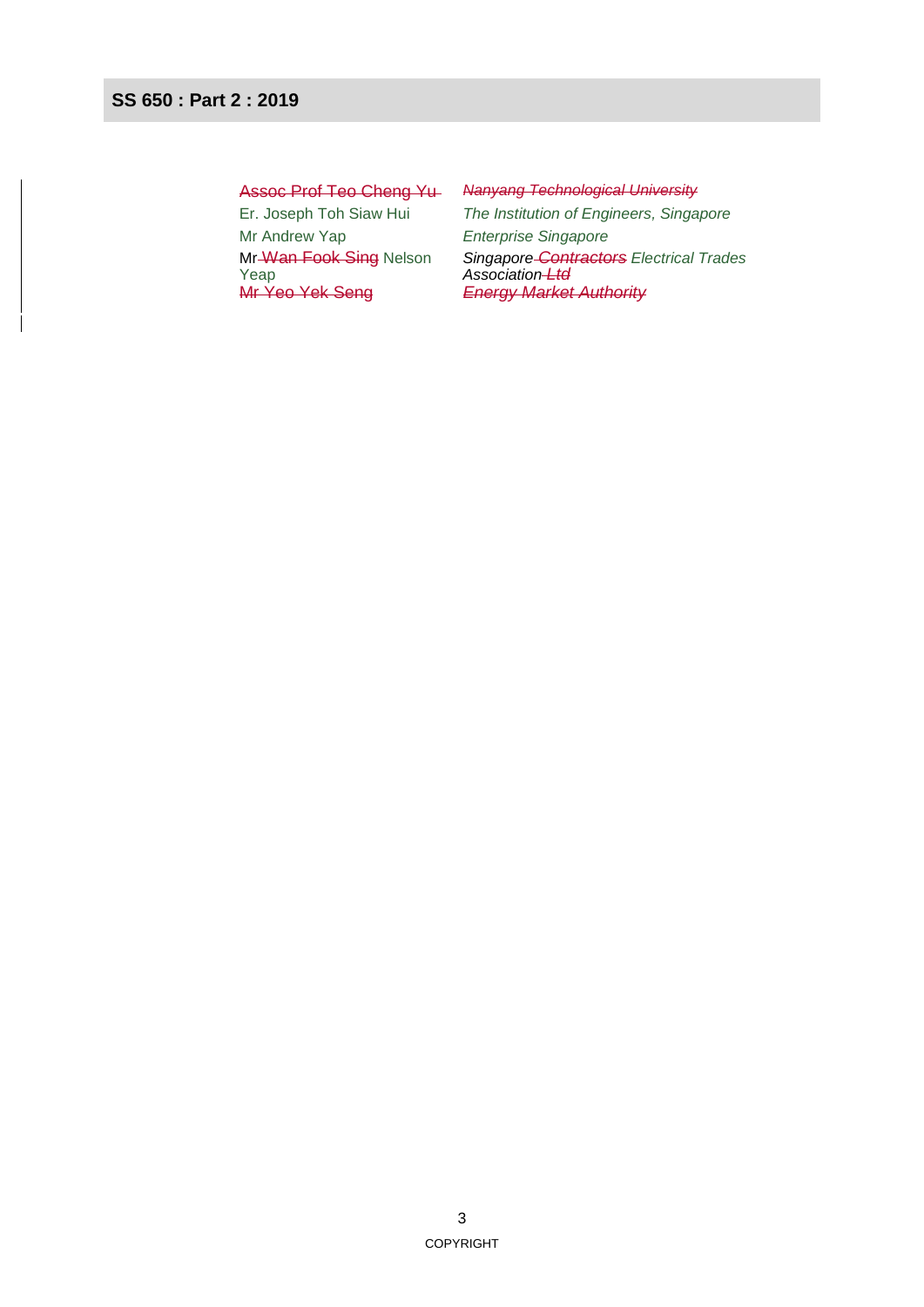$\overline{\phantom{a}}$ 

The Technical Committee on Temporary Electrical Installations appointed by EESC sets up the Electrical Industry Practice Technical Committee on Power System and responsible for Utilisation to oversee the preparation of this-Part of the Code- standard. The Technical Committee consists of representatives from the following organisations members:

|                                  | <b>Name</b>                                      | <b>Organisation Representation</b>                                                                      |
|----------------------------------|--------------------------------------------------|---------------------------------------------------------------------------------------------------------|
| Chairma<br>n                     | Mr Er. Tan Hak Khoon                             | <b>Energy Market Authority Individual Capacity</b>                                                      |
| <b>Deputy</b><br><b>Chairman</b> | Er. Tan Chong Poh                                | <b>Individual Capacity</b>                                                                              |
| <b>Secretar</b><br>۷             | Ms Gena Teo Mr Jason Tan                         | Enterprise Singapore Productivity and Standards<br>Board                                                |
| <b>Member</b><br>s               | Mr Foo Meng Wah Mr Jimmy<br>He Er. Chan Chee Hin | Ngee Ann Polytechnic Ministry of Manpower<br><b>Real Estate Developers' Association of</b><br>Singapore |
|                                  | Mr-Lim Ah Hee Chia Song<br>Khoon                 | Land Transport Authority Housing &<br><b>Development Board</b>                                          |
|                                  | Er. Lum Chong Chuen<br>Adeline Koh               | <b>Institution</b> Association of Consulting Engineers<br>Singapore                                     |
|                                  | Mr Ng Kim Leong Prof Lalit<br><b>Kumar Goel</b>  | <b>PWD Corporation Pte Ltd Nanyang</b><br><b>Technological University</b>                               |
|                                  | Mr Ng Kin Ming Er. Lee Wai<br>Meng               | Singapore Electrical Contractors and Licensed<br><b>Electrical Workers Association</b>                  |
|                                  | Er. Lim Say Leong                                | <b>Singapore Electrical Trades Association</b>                                                          |
|                                  | Dr Thomas Reindl                                 | <b>National University of Singapore</b>                                                                 |
|                                  | Mr Seng Chin Chye                                | Institute of Technical Education                                                                        |
|                                  | Er. Soh Swee Seng                                | <b>Housing &amp; Development Board</b>                                                                  |
|                                  | Mr-Pang Tan Boon-Kiat<br>Chong                   | <b>Power Supply Ltd Singapore Manufacturing</b><br>Federation                                           |
|                                  | Mr T Gopala Krishna Rao Dr<br>Teo Tee Hui        | Singapore The Institution of Safety Officers<br>Engineers, Singapore                                    |
|                                  | Er. Yee Peng Huey<br>Mr Rozario Robert           | <b>JTC</b> Corporation                                                                                  |
| Members                          |                                                  | <b>Association of Singapore Marine Industries</b>                                                       |

| <del>Members</del> | <del>Mr Rozario Robert</del> | Association of Singapore Marine Industries            |
|--------------------|------------------------------|-------------------------------------------------------|
|                    | Er. Ken Tan See Pian         | <b>Association of Consulting Engineers, Singapore</b> |
|                    | Mr Toh Teck Boon             | Singapore Electrical Trades Association               |
|                    | Mr Yee Cheong In             | <b>PSB Corporation Pte Ltd</b>                        |
|                    | Mr Yong Siew Hwa             | <b>Building and Construction Authority</b>            |

The Working Group appointed by the The Technical Committee sets up the Working Group on Temporary Electrical Installations to assist in the preparation of prepare this standard. The Working Group consists of the following members experts who contribute in their *individual capacity*:

|                  | <b>Name</b>                                                      | <b>Organisation</b>                        |
|------------------|------------------------------------------------------------------|--------------------------------------------|
| <b>Convenor</b>  | : Mr Er. Tan Hak Khoon                                           | <b>Energy Market Authority</b>             |
| <b>Secretary</b> | Ms Gena Teo Mr Jason Tan                                         | Singapore Productivity and Standards Board |
| <b>Members</b>   | : Mr Lim Ah Hee Er. Chan Chee Housing & Development Board<br>Hin |                                            |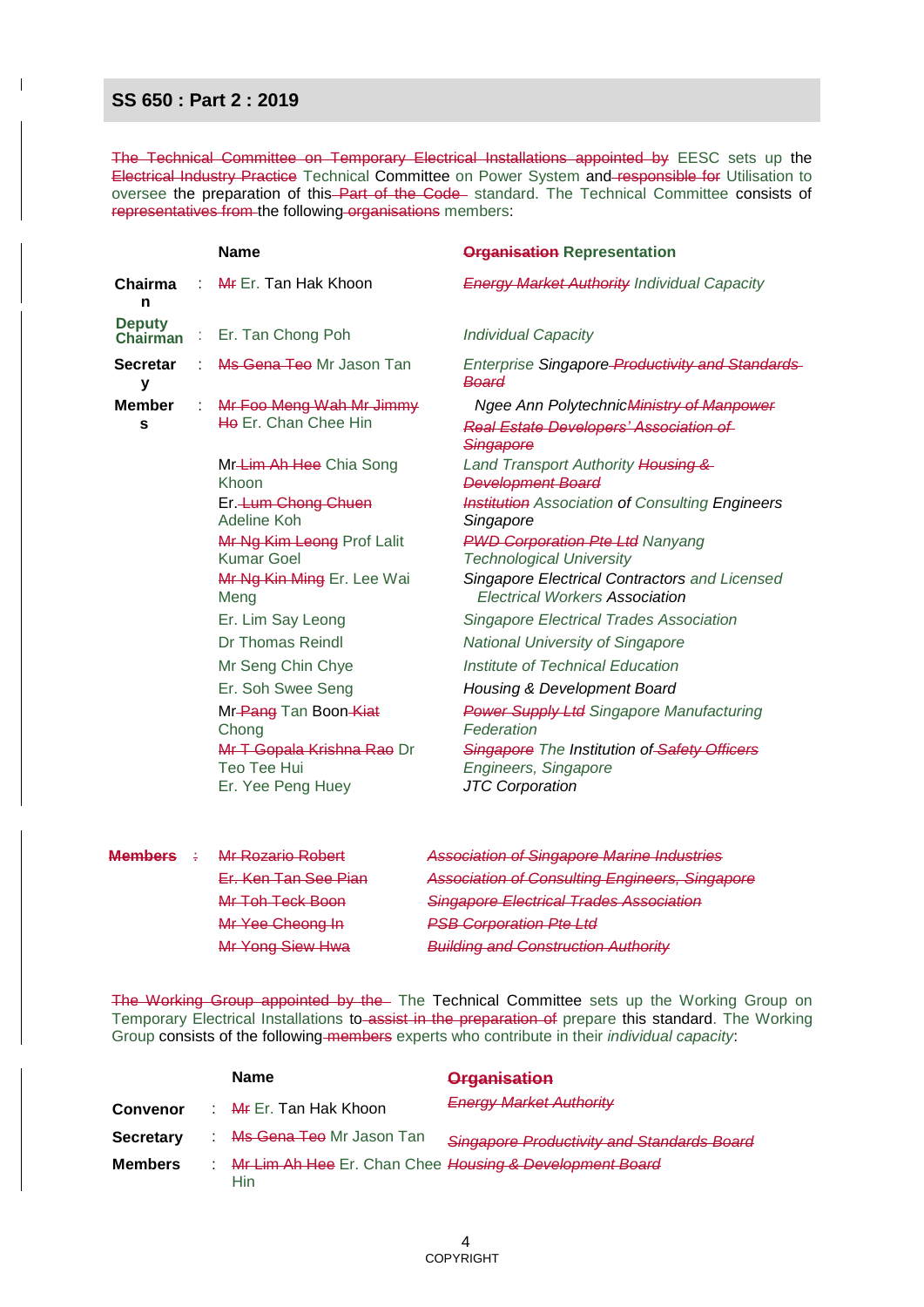$\overline{\phantom{a}}$ 

Mr Chua Bock Choon Mr Ng Kim Er. Lim Say Leong *PWD Corporation Pte Ltd* Er. Loh Wah Kay Mr Mohamed Haniffa Ibrahim Er. Tan Chong Poh CPT Tan Ping Hao Mr Pang Er. Peter Toi Boon *Power Supply Limited* **Kiat Bin** Er. Wang Hee Weng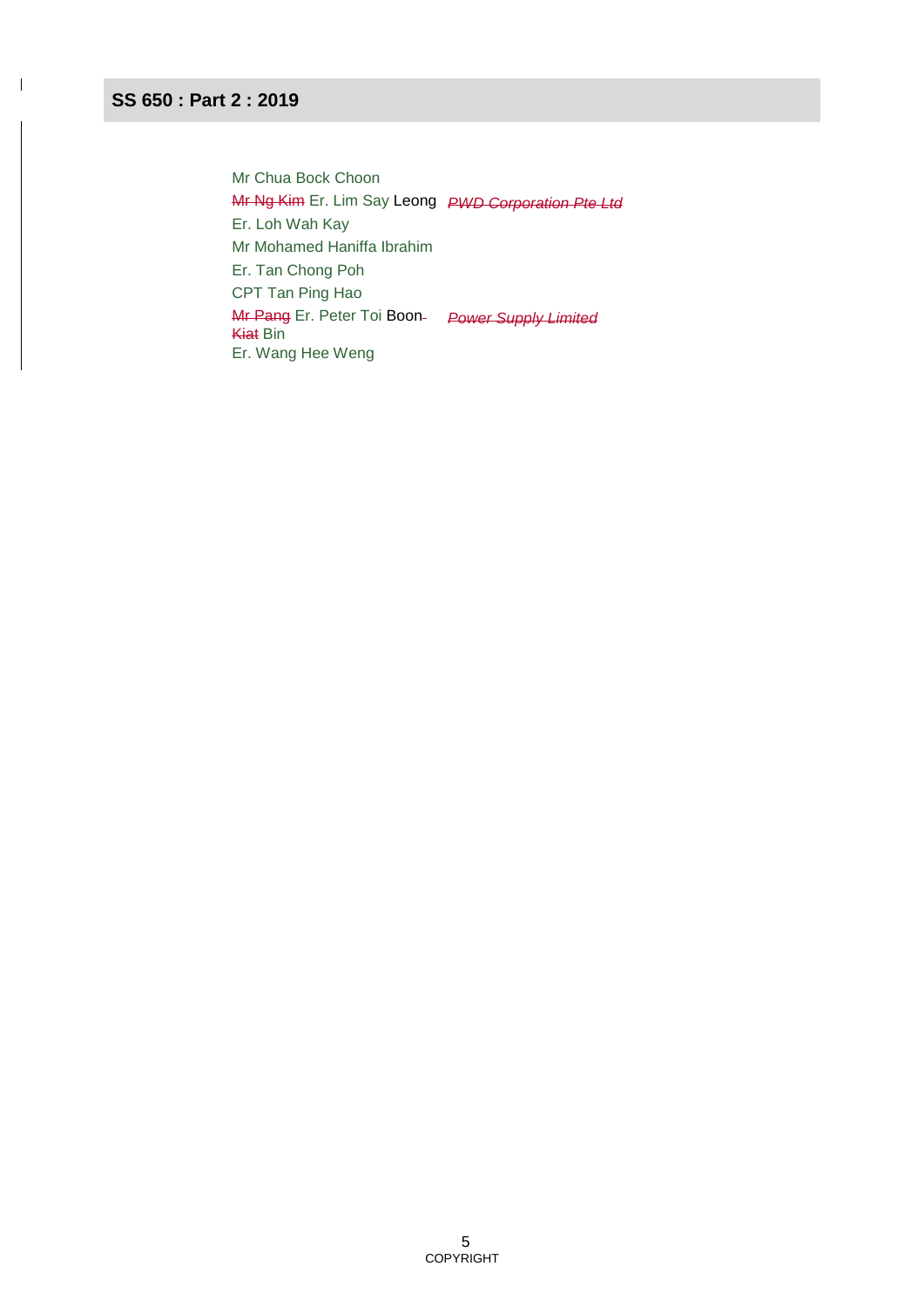$\mathbf I$ 

(blank page)

6 **COPYRIGHT**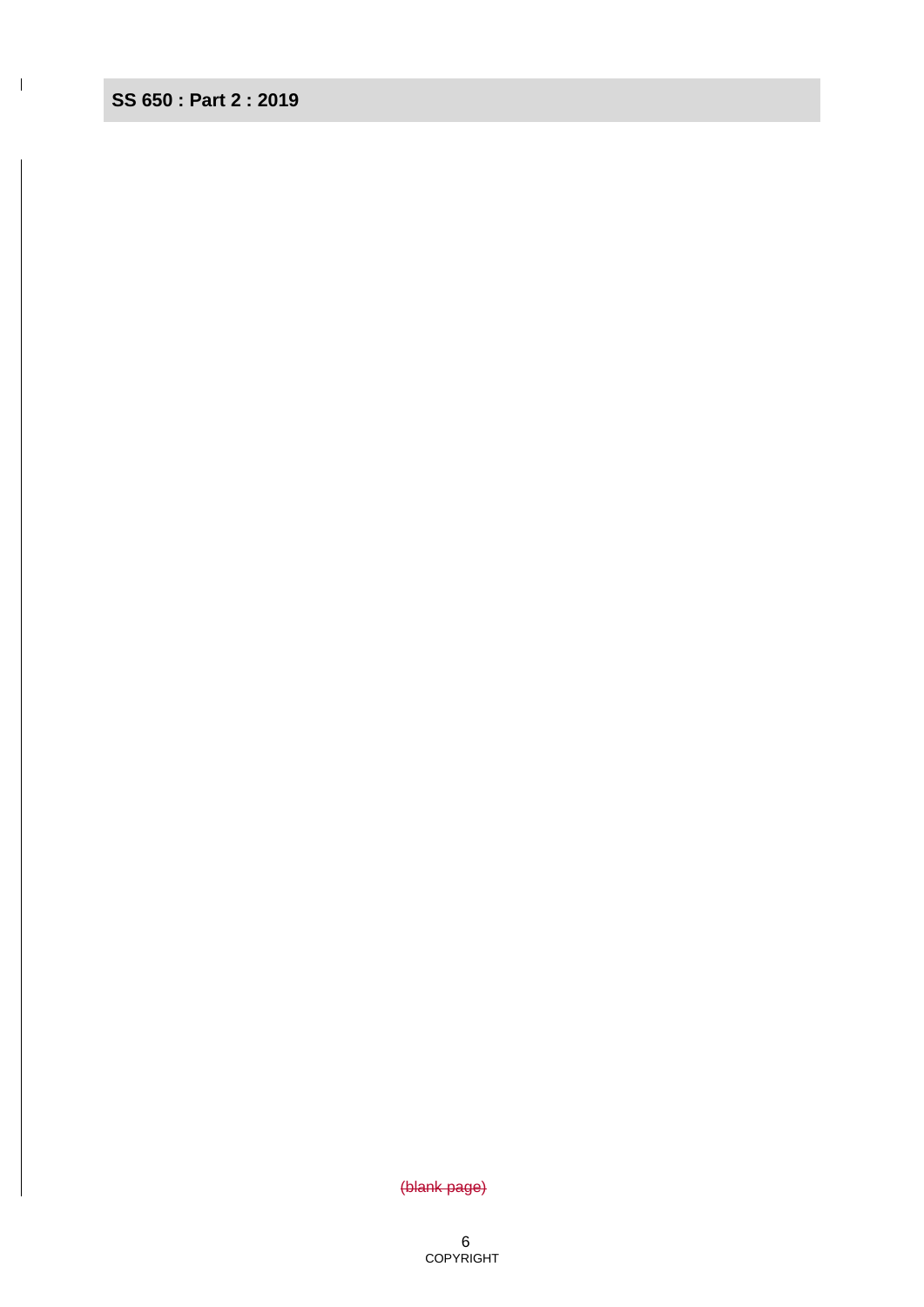$\overline{\phantom{a}}$ 

The organisations in which the experts of the Working Group are involved are:

*Association of Consulting Engineers Singapore Energy Market Authority Ministry of Manpower Ngee Ann Polytechnic Singapore Electrical Contractors and Licensed Electrical Workers Association Singapore Electrical Trades Association Singapore Civil Defence Force SP Group*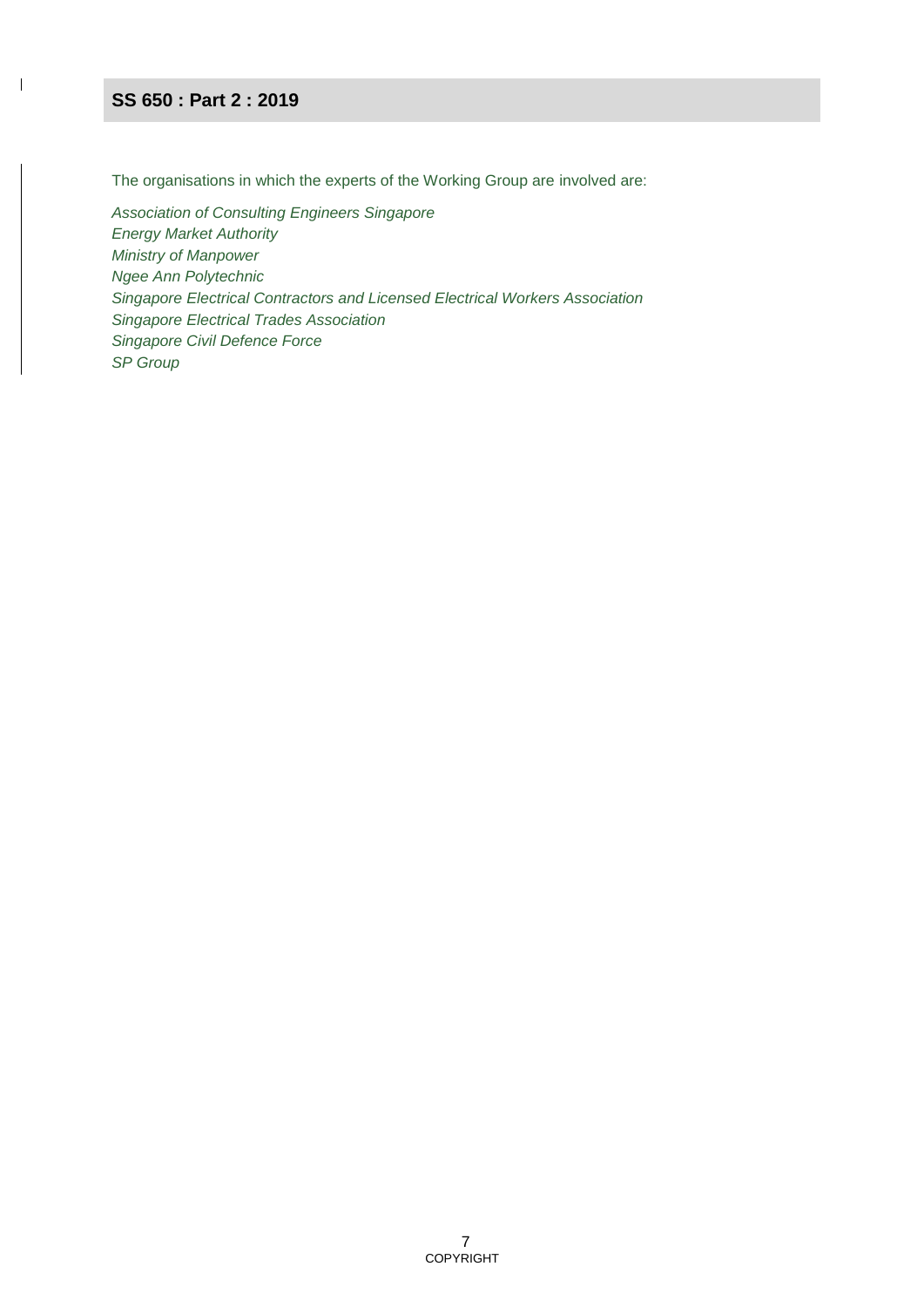$\overline{1}$ 

### **Contents**

|                |                                                                                                                                  | Page             |
|----------------|----------------------------------------------------------------------------------------------------------------------------------|------------------|
| Foreword       |                                                                                                                                  | 6                |
|                | <b>CODE OF PRACTICE</b>                                                                                                          | $\epsilon$       |
| $\overline{+}$ | General                                                                                                                          | $\overline{f}$   |
| $4 - 1$        | Scope                                                                                                                            | 78               |
| 4.2            | Object Normative references                                                                                                      | 78               |
| $4 - 3$        | Relationship with statutory regulations Terms and definitions                                                                    | 810              |
| 4.4            | Use of established materials, equipment and methods                                                                              | 811              |
| $\overline{2}$ | <b>Definitions</b>                                                                                                               | 8                |
| 35             | General requirements                                                                                                             | 911              |
| 35.1           | Source of supply                                                                                                                 | 911              |
| 35.2           | Type of earthing arrangement                                                                                                     | 40 12            |
| 35.3           | Installation of generating set                                                                                                   | <b>4013</b>      |
| 46             | Protection for safety                                                                                                            | 1214             |
| 46.1           | Control of supply                                                                                                                | 1214             |
| 46.2           | Basic protection (protection against direct contact)                                                                             | 1215             |
| 46.3           | Fault protection (protection against indirect contact) for low<br>voltage system                                                 | 42 15            |
| 464            | Fault protection (protection against indirect contact) for reduced<br>voltage system                                             | <del>13</del> 16 |
| 46.5           | Protection against lightning                                                                                                     | <b>44 16</b>     |
| 57             | Selection and erection of equipment                                                                                              | <b>44 16</b>     |
| 571            | General                                                                                                                          | 1416             |
| 57.2           | Wiring system                                                                                                                    | 14 17            |
| 57.3           | Devices for isolation and switching                                                                                              | 45 18            |
| 57.4           | Switchgear and controlgear                                                                                                       | 45 18            |
| 57.5           | Other equipment                                                                                                                  | 46 18            |
| 57.6           | Decorative lighting                                                                                                              | <b>4820</b>      |
| 68             | Inspection, testing and maintenance                                                                                              | <b>4922</b>      |
| <b>Annexes</b> |                                                                                                                                  |                  |
| A              | Danger signboard Statutory regulations and associated memoranda                                                                  | 24 23            |
| B              | Temporary electrical installations inspection checklist for festive lighting,                                                    | 22 24            |
|                | trade-fairs, mini-fairs and exhibition sites                                                                                     |                  |
| G              | 28<br>Danger signboard                                                                                                           |                  |
|                | <b>TABLE Table</b>                                                                                                               |                  |
| 1              | Maximum earth fault loop impedance $(Z_s)$ for a disconnection time- $5s$ 5 s<br>and U <sub>o</sub> of 55-volts V (single-phase) | <b>44</b> 16     |

#### Bibliography 30

 $\overline{\phantom{a}}$